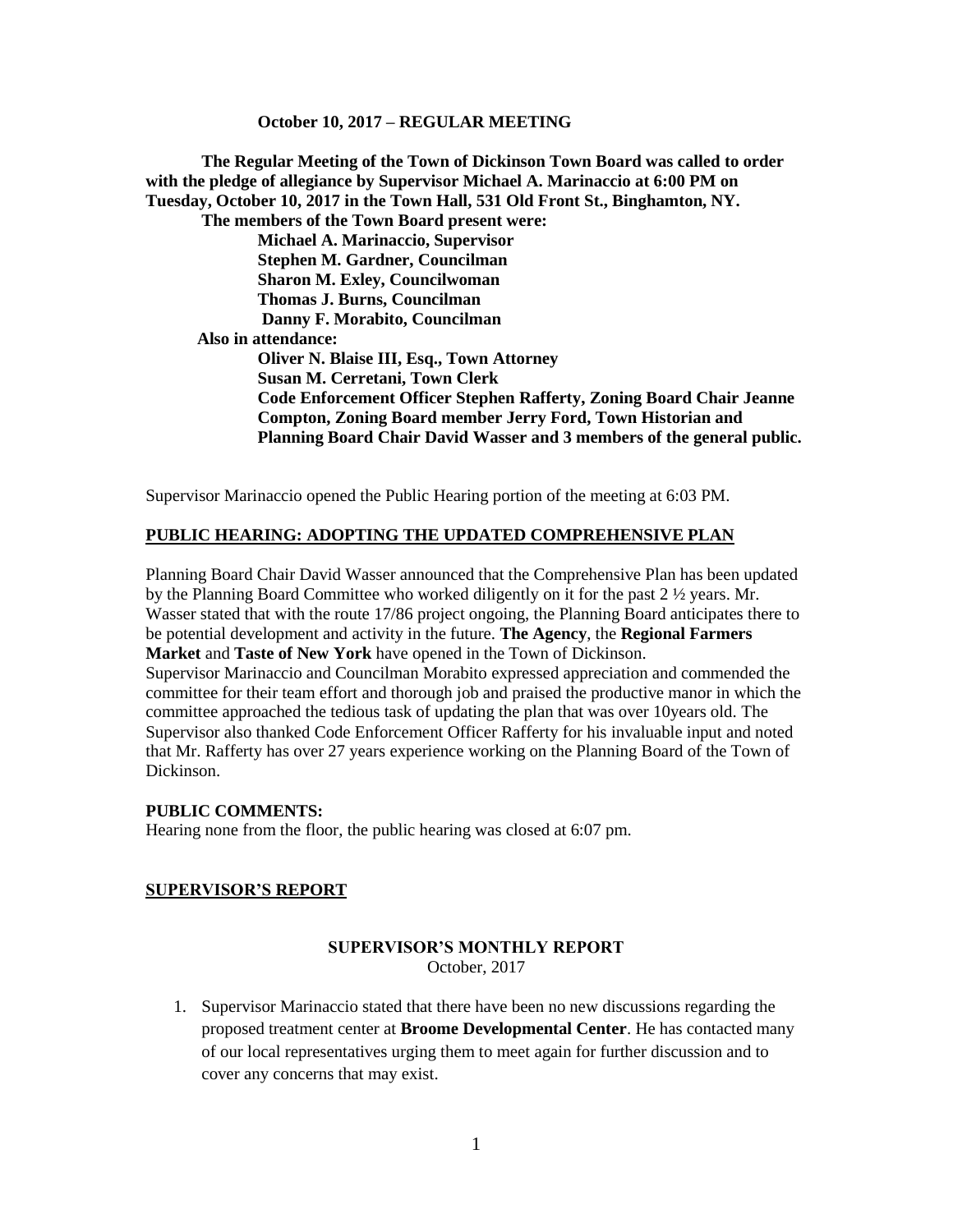### **SUPERVISOR'S REPORT CONTINUED:**

- 2. On Monday, September 18 at 6 PM, we conducted an information meeting in regards to the **MEGA Bulk Energy Purchasing Program**. A reporter from the Binghamton Press was in attendance. We also conducted a Public Hearing on **MEGA** on Monday, October 2.
- 3. Reminder: The Town of Dickinson will be participating in the **Mentoring Day** event that will take place on Wednesday, October 18, starting at approximately 10 am. This event is sponsored by the **NYS Access VR** which is part of the **NYS Education Department.** A group of students will come here along with a teacher and we will talk to them about town government and all of the departments that we have here and the services that we provide. Town Clerk Susan Cerretani and Supervisor Marinaccio will attend a breakfast at **BOCES** prior to the students coming to the town hall. They will be seated with those students who have signed up to come here. The plans for the students are as follows: to spend some time with Supervisor Marinaccio, Town Clerk Cerretani, Public Works Commissioner Kie, Administrative Assistant Wike, and the Court Justices. Lunch will be provided.
- 4. Mr. Marinaccio has been notified by the Executive Director of **Habitat for Humanity** that they will be moving the home that was built at the **BOCES** campus to its location on Glenwood Rd.
- 5. The **Court Audit** was completed by our independent auditor Michael Giovinazzo. The judges have reviewed the audit and a copy will be sent to the **NYS Unified Court System** as mandated. The audit found no serious issues and in general, the audit found our court department to be operating very well.
- 6. As the Supervisor reported at the work session, we received our **Fiscal Data Report** from the **State Audit & Control** and our town financial stress level was at the 'No Designation' level. Mr. Marinaccio stated that that is an excellent level to be in.
- 7. Supervisor Marinaccio has received a request from Town Historian David Wasser that we create the non-paid, voluntary position of **Historical Committee Chairperson**. This position will assist in capturing oral histories from residents, capture photographic documentation of events within our town, chair a historical committee whose charge would be accepting any donations of historical items, its storage, etc.
- 8. Notification was received from the **NYS Comptroller**'s office that a payment of \$34,578 will be made to the town for the annual **AIM** payment (**Aid and Incentives to Municipalities).**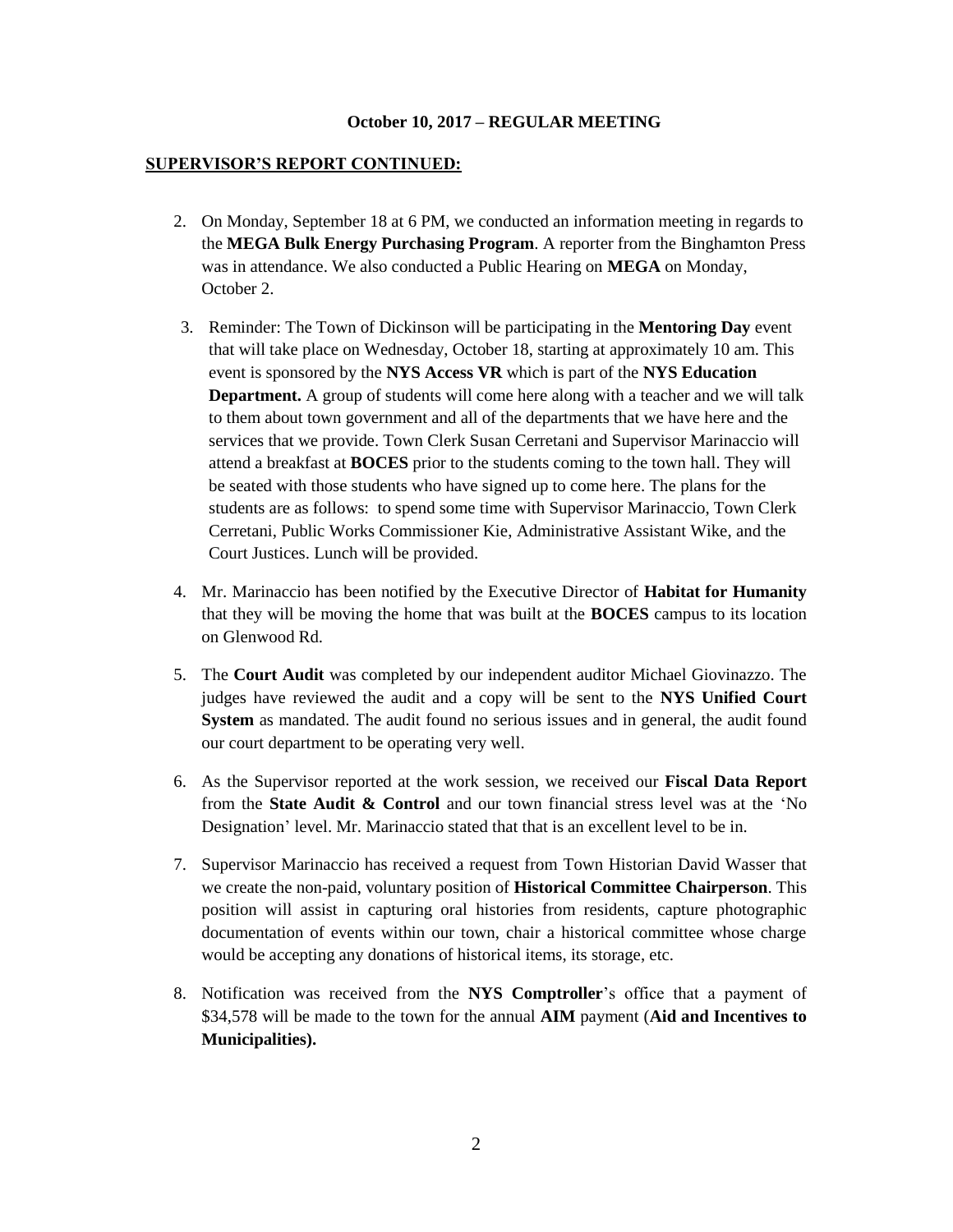#### **SUPERVISOR'S REPORT CONTINUED:**

- 9. The next Association of Towns & Villages meeting will be Thursday, Oct. 26, 6:30 pm, at **McGirks Restaurant**. The guest speaker will be Rusty Griffiths who will go through the proposed registration program, sponsored by the **Southern Tier Home Builders & Remodelers Association.** An information and introduction meeting was held at the Town of Dickinson town hall for various supervisors and mayors on September 28. It was well attended.
- 10. The town received a **239 notification** regarding the construction of a storage building addition in the Town of Fenton.
- 11. Supervisor Marinaccio received a message from a representative from the **NYS DOT** regarding pedestrian counts on the walk bridge. The average count per day was 31. The counts were taken for a full week starting at 7:45 am. A meeting will be held in the near future for further discussion.
- 12. Please review the **2018 Holiday and Meeting Schedules** before we place them into our 2018 Organizational Meeting.
- 13. There have been several bicycle thefts reported in **Sunrise Terrace**. The thefts have been reported to the Sheriff's office. In most cases, garage doors were left open.

#### **Code Violations Report:**

1. Appearance Ticket issued to 42 Sunrise Dr. in regard to discharging storm water, surface water roof runoff, etc. to the sanitary sewer.

#### **Dog Control Report:**

Dog Control Officer has turned in the September Dog Control report for both the village and the town. Stray dogs, aggressive pit bull, 6 tickets issued, 4 written warnings, 4 home visits for past due dog licenses

# **NYSEG Warning Letter:**

No warning letters issued to property owners by **NYSEG** this month

# **PUBLIC COMMENTS**

• 231 Bevier St - October  $11<sup>th</sup>$  is the last day to let the individual in the premises to collect her belongings, only with an escort from the County and Security. Demolition will begin this month.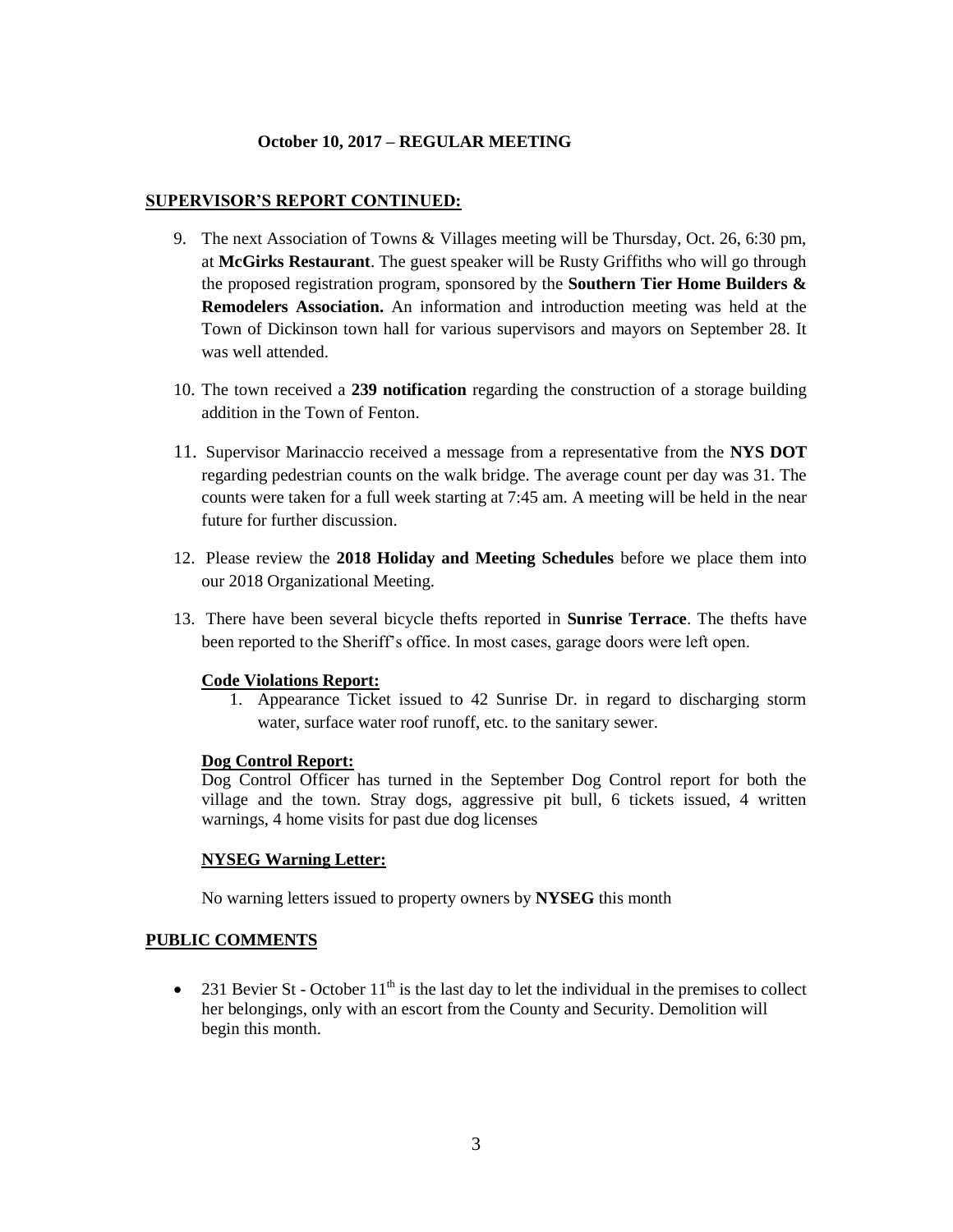# **COMMITTEE REPORTS**

# **PUBLIC WORKS**

- o Councilman Gardner reported that leaf collection has been interrupted because the garbage truck used in collection broke down and is in need of repairs. A new truck would cost approximately \$100,000; therefore we will keep fixing the one we have.
- o Councilman Gardner reported that recently there have been several water main breaks in the Old State Road area which required repair. A discussion was held among the board members as to projected future water line repair and replacement costs. Councilman Gardner stated that he would like to further discuss the situation with Public Works Commissioner Kie.

### **FINANCE**

### o **SUPERVISOR MONTHLY REPORT**

Councilman Morabito made a motion to accept the **August Supervisor monthly report** seconded by Councilman Gardner. All in favor.

#### o **TOWN CLERK MONTHLY FINANCIAL REPORT**

Councilman Morabito made a motion to accept the **September 2017 Monthly Financial Report** for the **Town Clerk** in the amount of **\$897.76** seconded by Councilwoman Exley. All in favor.

#### o **TOWN COURT MONTHLY FINANCIAL REPORT**

Councilman Morabito made a motion to accept the Financial Report(s) for the **Town of Dickinson Court** for the month of August in the amount of **\$39,155**. On a motion of Councilman Morabito and seconded by Councilwoman Exley. All in favor.

Town portion: \$6,802.50 State portion: \$32,062 County portion: \$7.50 Other: \$ 283.00

#### o **ABSTRACTS FOR APPROVAL**

On Motion from Councilman Morabito, seconded by Councilman Gardner to approve **abstract # 10**, dated **October 10, 2017** in the amount of **\$ 316,467.32.** Vote Ayes- 5, Nays-0, Absent-0.

> Supervisor Marinaccio voting Aye Councilman Gardner voting Aye Councilwoman Exley voting Aye Councilman Morabito voting Aye Councilman Burns Aye

Unanimously passed and noted as duly adopted.

# **Abstract Summary of Audited Vouchers for Funds respectively in the amount(s) of \$316,467.32.**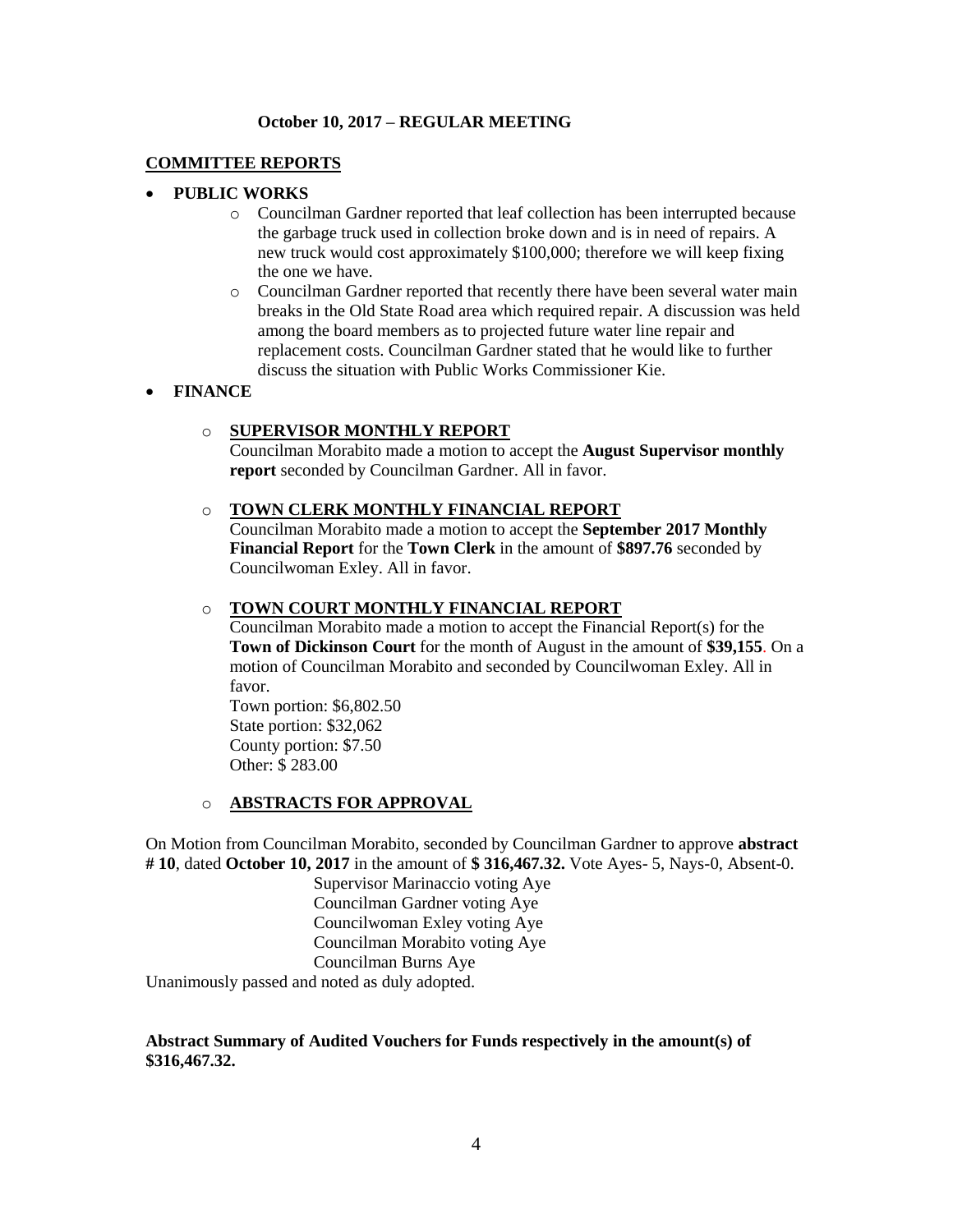| <b>General Fund</b>          | \$56,328.12  |
|------------------------------|--------------|
| <b>Part Town</b>             | \$1,947.80   |
| <b>Highway</b>               | \$32,057.86  |
| <b>Fire districts</b>        | \$0.00       |
| <b>Light Districts</b>       | \$237.81     |
| <b>Sewer Operating Dist.</b> | \$176,936.98 |
| <b>Water Operating Dist.</b> | \$48,958.75  |

### **Voucher #10 for October 10, 2017 in the amount of \$316,467.32:**

### **APPROVAL OF MINUTES**

On a motion by Councilman Gardner seconded by Councilman Burns to approve the **Work Session and Regular Meeting Minutes of September 11, 2017**. All in favor. Vote-5 Ayes, Nays-0, Absent-0.

# **CHAIR**

# **HISTORICAL COMMITTEE CHAIR**

Councilman Morabito made a motion to create the non-paid position of Historical Committee Chair to assist the Historian, seconded by Councilman Morabito. All in favor. Councilman Morabito made a motion to appoint Kathy Groover to the position of chairman of the Historical Committee, seconded by Councilwoman Exley. All in favor. The responsibilities and duties assigned by the Historian would include the safeguarding of historical data and materials.

# **ATTORNEY**

# **RESOLUTION: SCHEDULE A PUBLIC HEARING FOR THE 2018 BUDGET 5:30 PM NOVEMBER 6, 2017**

# **RESOLUTION 2017-23**

The following Resolution was offered by Councilman Gardner, who moved its adoption, seconded by Councilman Burns to wit:

BE IT RESOLVED, by the Town Board of the Town of Dickinson, Broome County, New York as follows:

### **RESOLUTION: SCHEDULE PUBLIC HEARING FOR 2018 BUDGET – 5:30 PM, NOVEMBER 6, 2017**

The question of adoption of the foregoing Resolution was duly put to a vote on roll call which resulted as follows: All in favor. Vote Ayes –5, Nays – 0, Absent-0.

Supervisor Marinaccio voting Aye Councilman Gardner voting Aye Councilwoman Exley voting Aye Councilman Morabito voting Aye Councilman Burns voting Aye

All in favor.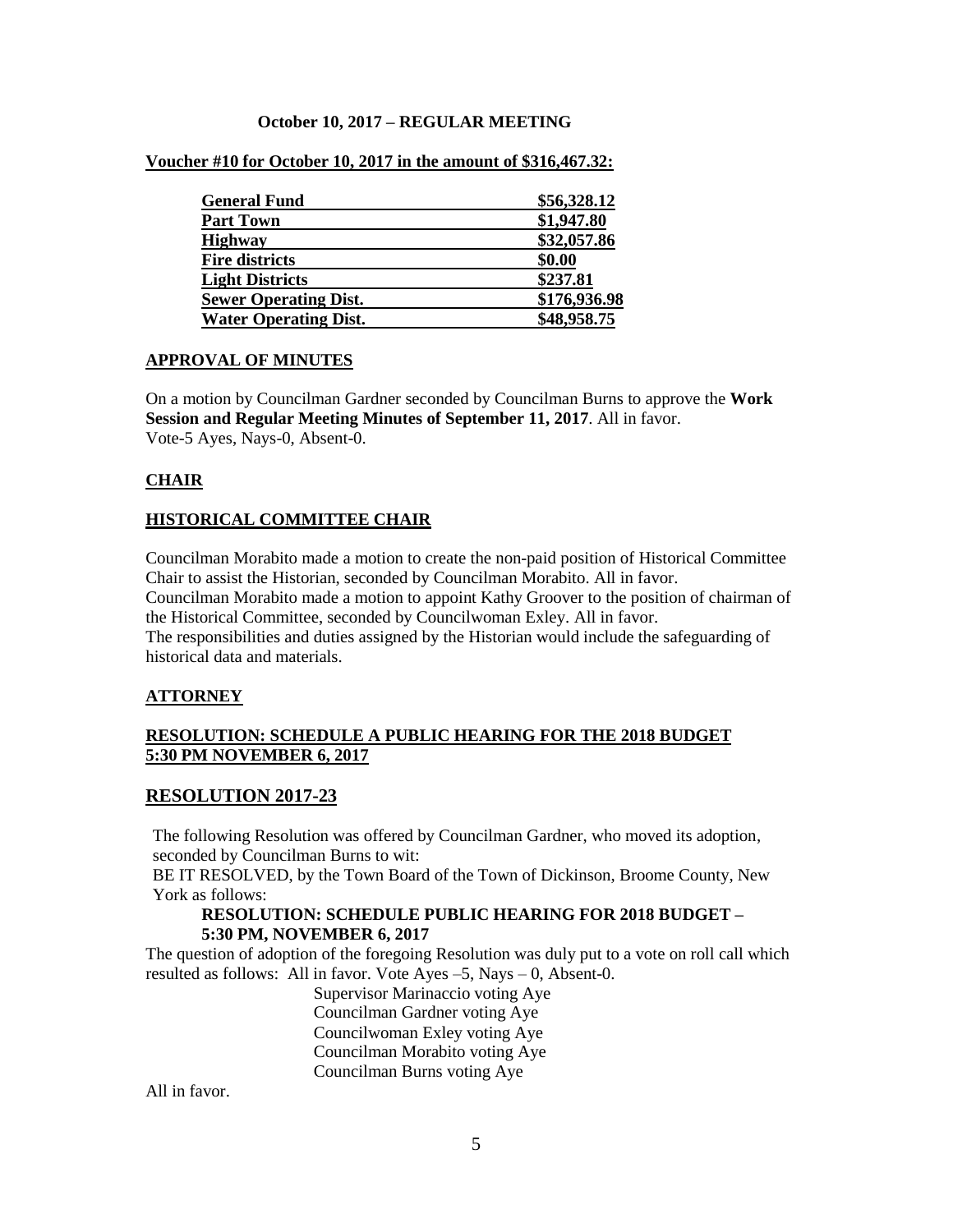# **RESOLUTION: NEGATIVE SEQRA DECLARATION REGARDING THE UPDATED COMPREHENSIVE PLAN**

# **RESOLUTION 2017-24**

The following Resolution was offered by Councilwoman Exley, who moved its adoption, seconded by Councilman Morabito to wit:

BE IT RESOLVED, by the Town Board of the Town of Dickinson, Broome County, New York as follows:

# **RESOLUTION: NEGATIVE SEQRA DECLARATION REGARDING THE UPDATED COMPREHENSIVE PLAN**

The question of adoption of the foregoing Resolution was duly put to a vote on roll call which resulted as follows: All in favor. Vote Ayes –5, Nays – 0, Absent-0.

> Supervisor Marinaccio voting Aye Councilman Gardner voting Aye Councilwoman Exley voting Aye Councilman Morabito voting Aye Councilman Burns voting Aye

All in favor. On file in Clerk's office. Supervisor to sign.

# **RESOLUTION: ADOPTING THE UPDATED COMPREHENSIVE PLAN**

# **RESOLUTION 2017-25**

The following Resolution was offered by Councilman Gardner, who moved its adoption, seconded by Councilman Morabito to wit:

BE IT RESOLVED, by the Town Board of the Town of Dickinson, Broome County, New York as follows:

### **RESOLUTION: ADOPTING THE UPDATED COMPREHENSIVE PLAN**

The question of adoption of the foregoing Resolution was duly put to a vote on roll call which resulted as follows: All in favor. Vote Ayes –5, Nays – 0, Absent-0.

> Supervisor Marinaccio voting Aye Councilman Gardner voting Aye Councilwoman Exley voting Aye Councilman Morabito voting Aye Councilman Burns voting Aye

All in favor.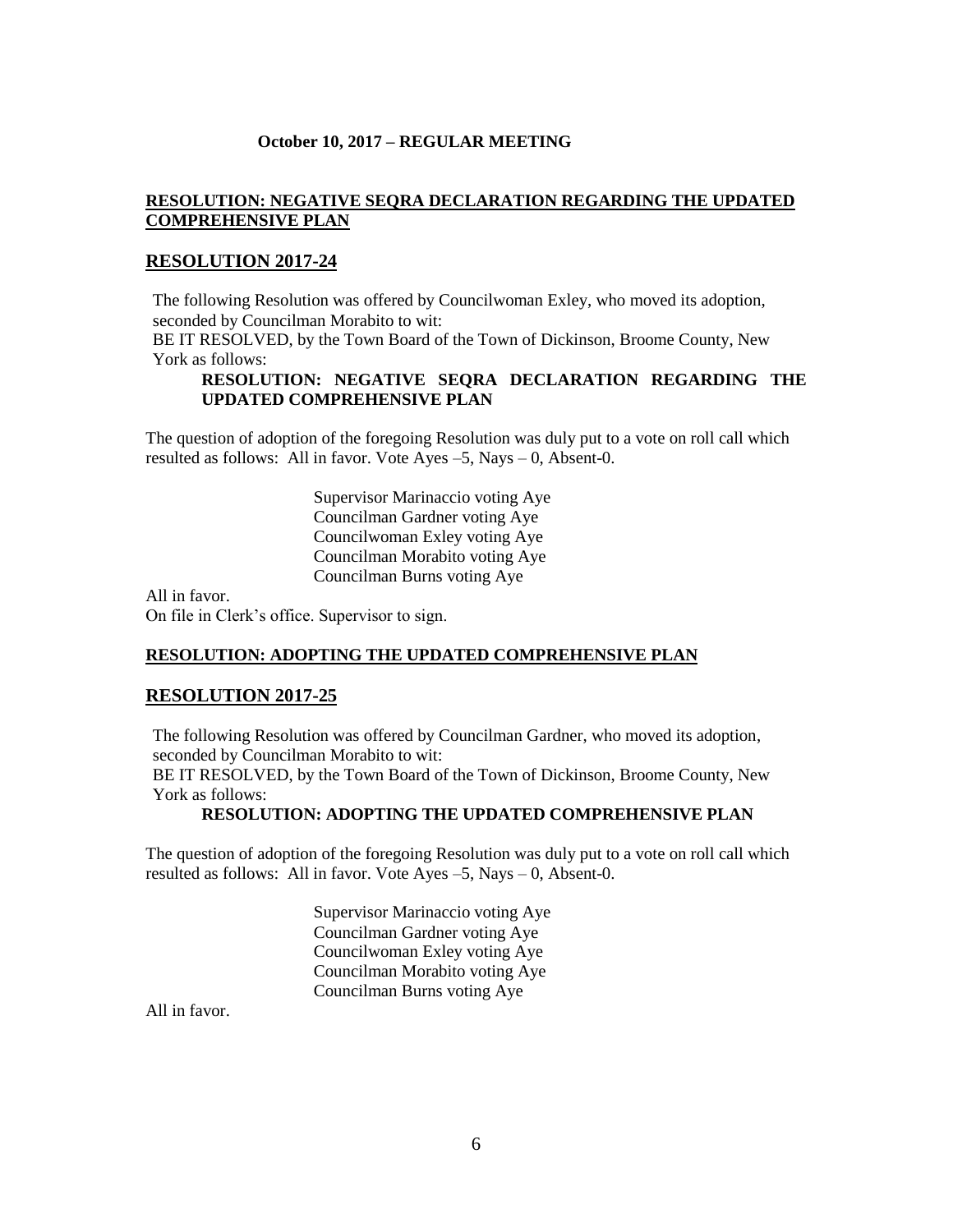### **RESOLUTION: SCHEDULE A PUBLIC HEARING RE: NO PARKING ON DESIGNATED PORTION OF FOREST HILLS BLVD AT 5:40 PM NOVEMBER 6, 2017**

# **RESOLUTION 2017-26**

The following Resolution was offered by Councilwoman Exley, who moved its adoption, seconded by Councilman Burns to wit:

BE IT RESOLVED, by the Town Board of the Town of Dickinson, Broome County, New York as follows:

# **RESOLUTION: SCHEDULE A PUBLIC HEARING RE: NO PARKING ON DESIGNATED PORTION OF FOREST HILLS BLVD AT 5:40 PM NOVEMBER 6, 2017**

The question of adoption of the foregoing Resolution was duly put to a vote on roll call which resulted as follows: All in favor. Vote Ayes –5, Nays – 0, Absent-0.

> Supervisor Marinaccio voting Aye Councilman Gardner voting Aye Councilwoman Exley voting Aye Councilman Morabito voting Aye Councilman Burns voting Aye

All in favor. Notification letter to be mailed to surrounding neighbors.

# **RESOLUTION: SCHEDULE A PUBLIC HEARING RE: WATER AND SEWER RATES AT 5:45 PM NOVEMBER 6, 2017**

# **RESOLUTION 2017-27**

The following Resolution was offered by Councilman Morabito, who moved its adoption, seconded by Councilman Burns to wit:

BE IT RESOLVED, by the Town Board of the Town of Dickinson, Broome County, New York as follows:

# **RESOLUTION: SCHEDULE A PUBLIC HEARING RE: WATER AND SEWER RATES AT 5:45 PM NOVEMBER 6, 2017**

The question of adoption of the foregoing Resolution was duly put to a vote on roll call which resulted as follows: All in favor. Vote  $Ayes - 5$ , Nays  $- 0$ , Absent-0.

> Supervisor Marinaccio voting Aye Councilman Gardner voting Aye Councilwoman Exley voting Aye Councilman Morabito voting Aye Councilman Burns Aye

All in favor.